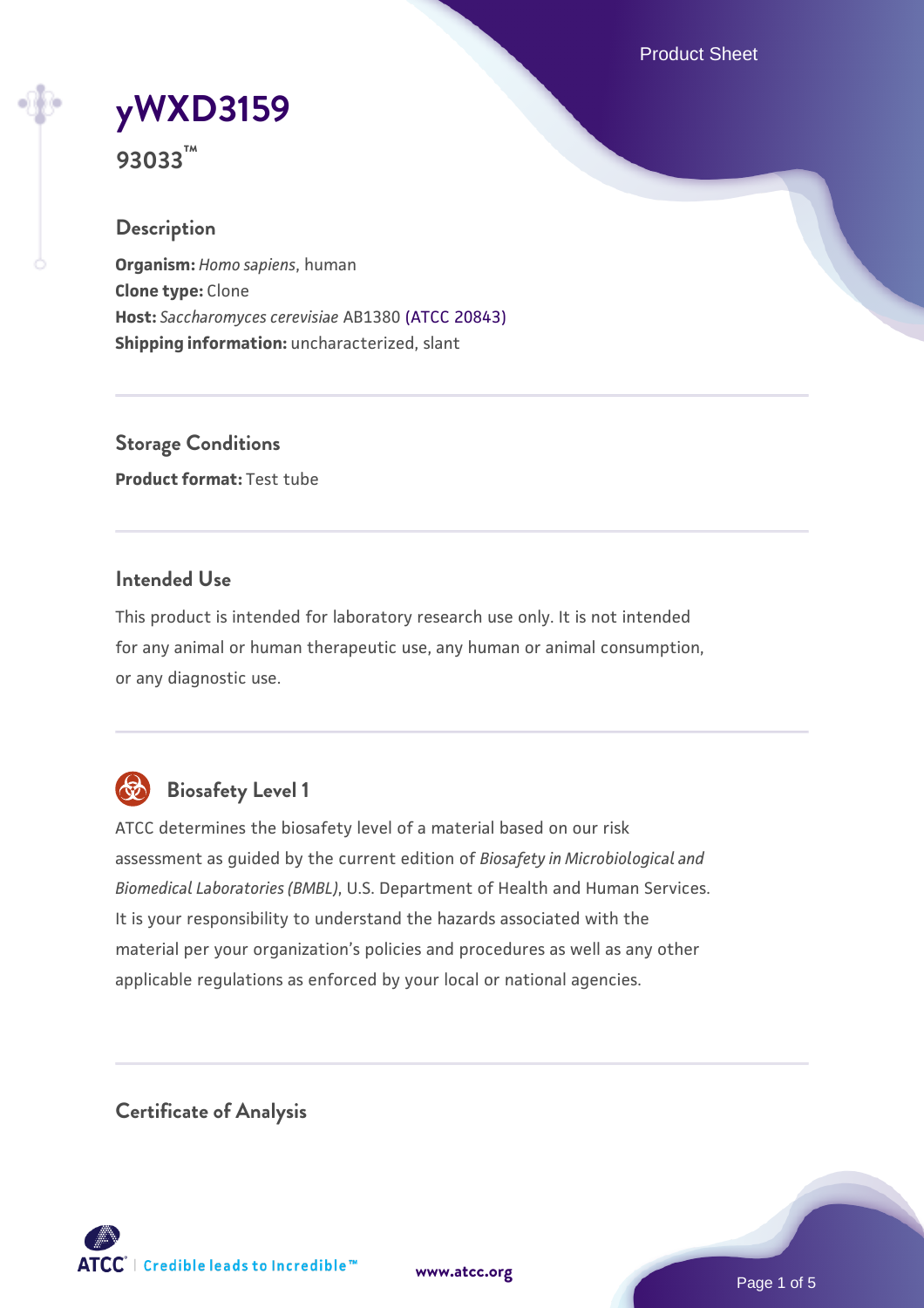## **[yWXD3159](https://www.atcc.org/products/93033)** Product Sheet **93033**

For batch-specific test results, refer to the applicable certificate of analysis that can be found at www.atcc.org.

## **Insert Information**

**Type of DNA:** genomic **Genome:** Homo sapiens **Chromosome:** X X pter-q27.3 **Gene name:** DNA Segment, single copy **Gene product:** DNA Segment, single copy [DXS2810] **Gene symbol:** DXS2810 **Contains complete coding sequence:** Unknown **Insert end:** EcoRI

## **Vector Information**

**Construct size (kb):** 235.0 **Intact vector size:** 11.454 **Vector name:** pYAC4 **Type of vector:** YAC **Host range:** *Saccharomyces cerevisiae*; *Escherichia coli* **Vector information:** other: telomere, 3548-4235 other: telomere, 6012-6699 Cross references: DNA Seq. Acc.: U01086 **Cloning sites:** EcoRI **Markers:** SUP4; HIS3; ampR; URA3; TRP1 **Replicon:** pMB1, 7186-7186; ARS1, 9632-10376

# **Growth Conditions**

**Medium:** 



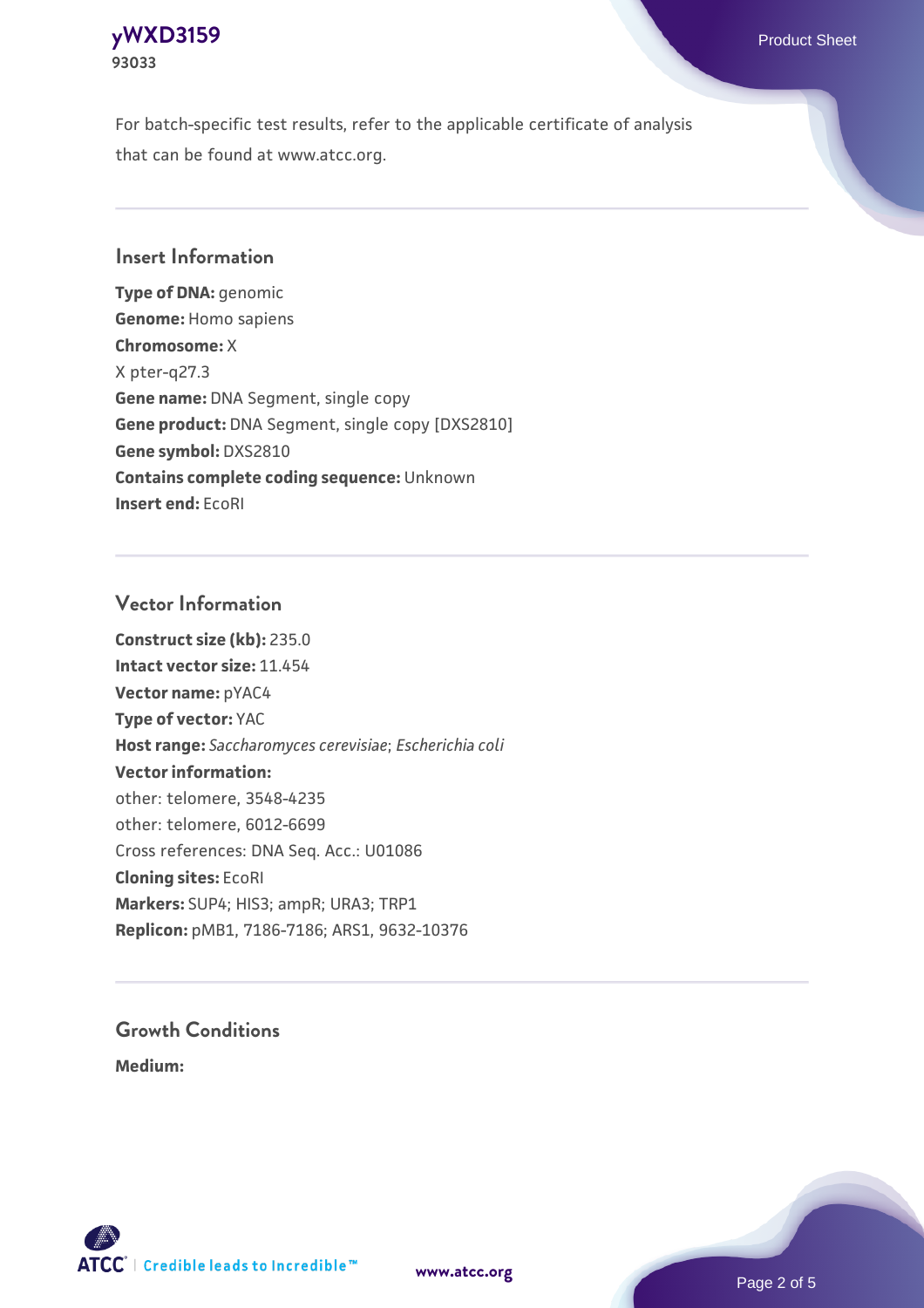**[yWXD3159](https://www.atcc.org/products/93033)** Product Sheet **93033**

[ATCC Medium 1245: YEPD](https://www.atcc.org/-/media/product-assets/documents/microbial-media-formulations/1/2/4/5/atcc-medium-1245.pdf?rev=705ca55d1b6f490a808a965d5c072196) **Temperature:** 30°C

#### **Notes**

More information may be available from ATCC (http://www.atcc.org or 703- 365-2620).

## **Material Citation**

If use of this material results in a scientific publication, please cite the material in the following manner: yWXD3159 (ATCC 93033)

## **References**

References and other information relating to this material are available at www.atcc.org.

#### **Warranty**

The product is provided 'AS IS' and the viability of ATCC® products is warranted for 30 days from the date of shipment, provided that the customer has stored and handled the product according to the information included on the product information sheet, website, and Certificate of Analysis. For living cultures, ATCC lists the media formulation and reagents that have been found to be effective for the product. While other unspecified media and reagents may also produce satisfactory results, a change in the ATCC and/or depositor-recommended protocols may affect the recovery, growth, and/or function of the product. If an alternative medium formulation or reagent is used, the ATCC warranty for viability is no longer



**[www.atcc.org](http://www.atcc.org)**

Page 3 of 5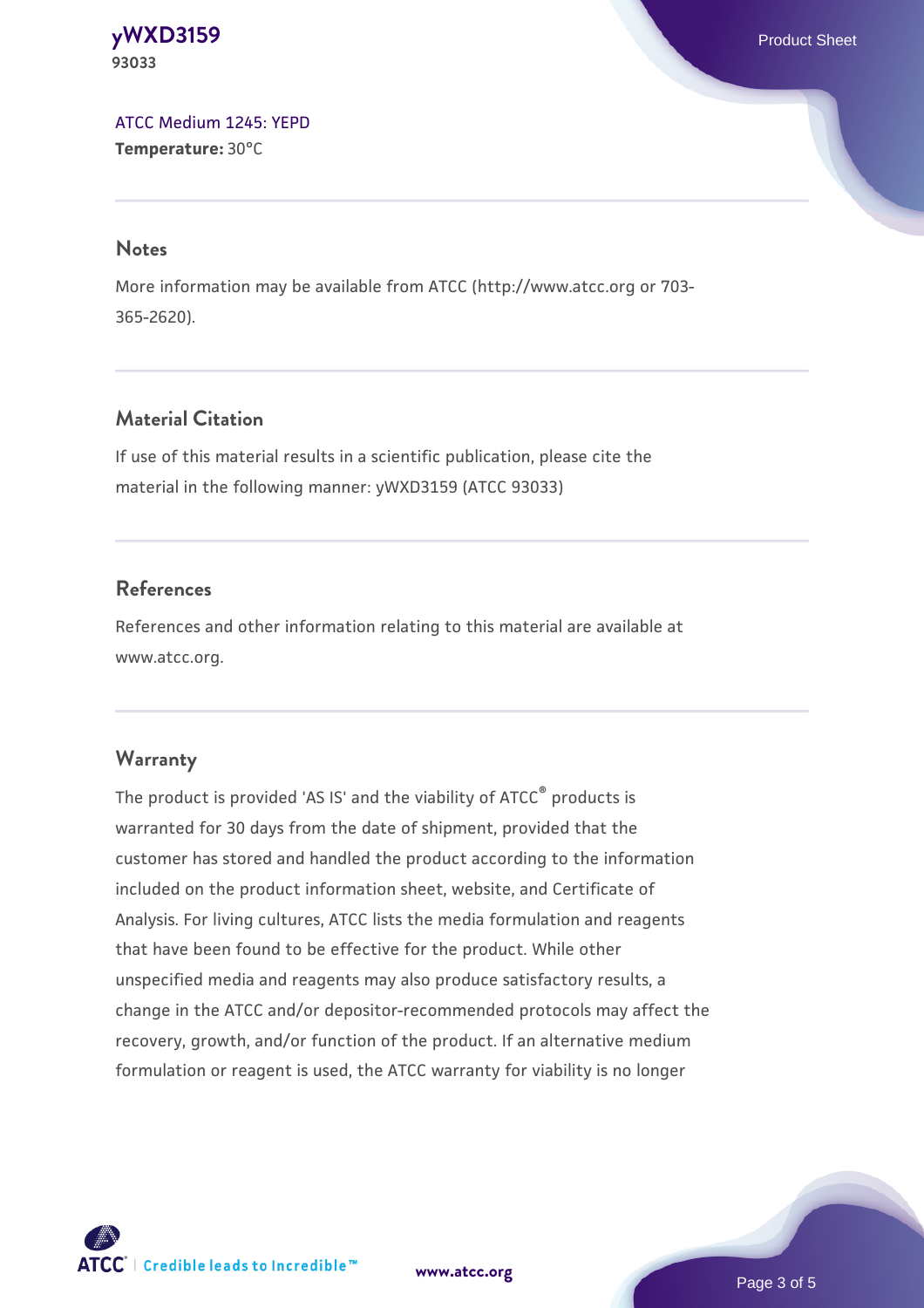**[yWXD3159](https://www.atcc.org/products/93033)** Product Sheet **93033**

valid. Except as expressly set forth herein, no other warranties of any kind are provided, express or implied, including, but not limited to, any implied warranties of merchantability, fitness for a particular purpose, manufacture according to cGMP standards, typicality, safety, accuracy, and/or noninfringement.

#### **Disclaimers**

This product is intended for laboratory research use only. It is not intended for any animal or human therapeutic use, any human or animal consumption, or any diagnostic use. Any proposed commercial use is prohibited without a license from ATCC.

While ATCC uses reasonable efforts to include accurate and up-to-date information on this product sheet, ATCC makes no warranties or representations as to its accuracy. Citations from scientific literature and patents are provided for informational purposes only. ATCC does not warrant that such information has been confirmed to be accurate or complete and the customer bears the sole responsibility of confirming the accuracy and completeness of any such information.

This product is sent on the condition that the customer is responsible for and assumes all risk and responsibility in connection with the receipt, handling, storage, disposal, and use of the ATCC product including without limitation taking all appropriate safety and handling precautions to minimize health or environmental risk. As a condition of receiving the material, the customer agrees that any activity undertaken with the ATCC product and any progeny or modifications will be conducted in compliance with all applicable laws, regulations, and guidelines. This product is provided 'AS IS' with no representations or warranties whatsoever except as expressly set forth herein and in no event shall ATCC, its parents, subsidiaries, directors, officers, agents, employees, assigns, successors, and affiliates be liable for indirect, special, incidental, or consequential damages of any kind in connection with or arising out of the customer's use of the product. While reasonable effort is made to ensure authenticity and reliability of materials on deposit, ATCC is not liable for damages arising from the misidentification or



**[www.atcc.org](http://www.atcc.org)**

Page 4 of 5